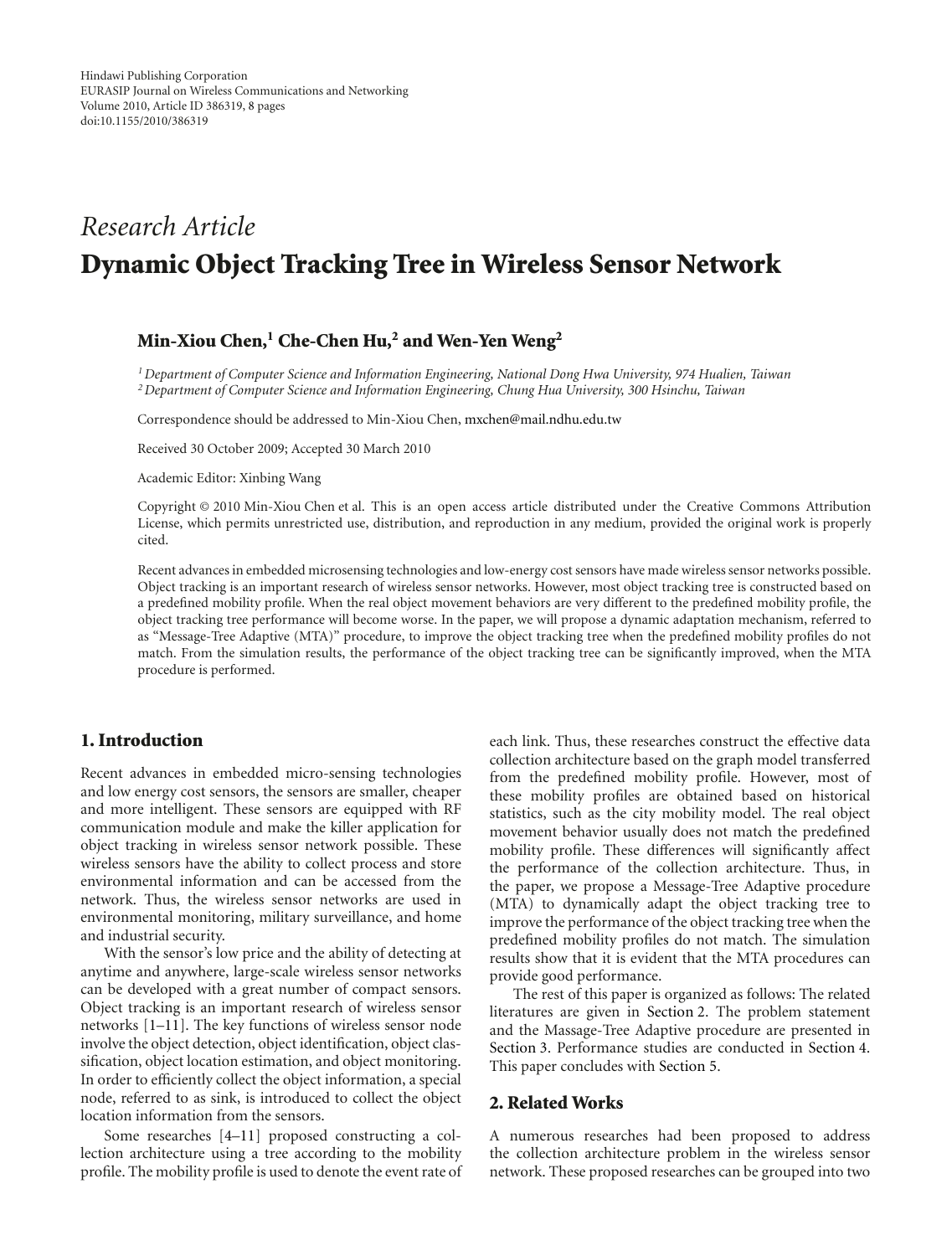main approaches, cluster-based tree [1–3], hierarchy-based tree [4–11].

The cluster-based tree will organize all sensors into clusters and an election of cluster heads will determine which node takes responsibility for collecting the object information within the same cluster and report that information back to the sink. This node is called the cluster head. When the distance between the cluster head and sink is more than one hop, a multiple hop path is created between the cluster head and sink. Due to the limitation in sensor power, the sensors near the sink will use up their power, and the wireless sensor network will not work.

In [1], the authors proposed the LEACH algorithm to build a hierarchy tree. The LEACH algorithm has two phases. The setup phase will randomly select a local cluster head. The sensor nodes will send the information to the sink through their cluster heads. However, the LEACH algorithm assumes that all nodes have enough power to communicate directly with the base, but in fact, the power of the sensor nodes is limited. The LEACH algorithm concentrates only on finding an efficient way to forward the data report to the data center but does not construct robust and reliable reports in an energy efficient manner.

In [2], the authors proposed a dynamic cluster structure to efficiently collect the object information. The proposed structure is used to track enemy vehicles, wild fires, toxic gases, biological activity, and so on. To provide efficient object tracking, the boundary nodes located near the tracking object must be identified first. The boundary nodes should report the tracking information to the sink. The authors used the dynamic cluster structure to collect the boundary node information and report to sink using cluster heads.

The authors proposed a Heterogeneous tracking model (HTM) for object tracking in [3]. They used Variable memory Markov (VMM) to predict the patterns of moving objects and used these patterns to construct the cluster tree. The drawback is the higher computation complicity of VMM. Moreover, when the prediction patterns are wrong, the performance of the cluster tree will become worse.

The hierarchy-based tree can improve the cluster-based tree drawback. The root of the hierarchy-based tree is the sink. Kung and Vlah in [4] proposed a tree-structuring algorithm, referred to as "drain-and-balance (DAB)" tree that uses a hierarchy-based tree for object tacking. The DAB tree is a logical tree and is constructed based on the event rate cost. Thus, the DAB tree is not constructed based on the physical structure of a wireless sensor network. Some edges in the DAB tree may consist of multiple hops. The drawback of DAB is that it is a binary tree, so that the tree will increase when the number of sensor nodes increases.

The object tracking information can be divided into two basic actions. The first is the update action and the second is a query action. When an object moves from one sensor node into another sensor node, the update action is triggered in both these sensor nodes. The query action is invoked when a user wants to find the location of an object of interest. The update action cost was considered in [4], but the query action cost was not considered in the DAB algorithm. To improve

the drawback of DAB, Lin et al. in [5] proposed Deviation-Avoidance Tree (DAT). The DAT is a multiway tree that uses a greedy tree-structuring algorithm to construct a hierarchical tree based on the physical structure of a wireless sensor network. All of the sensor nodes in the DAT should be used to detect objects, store detected information and make update reports. The query cost reduction is also considered in the DAT algorithm. The DAT can be updated using the Query Cost Reduction (QCR) method. Thus, the DAT performance is better than that of DAB. In [6], the authors also proposed a multisink tree to track objects. The multi-sink concept reduces the query cost and also reduces the communication cost.

In [7], the authors also proposed a protocol to track an object in a wireless sensor network. In the proposed protocol, the sink can quickly find a target object along a shortened path and effectively obtain the track and position of the target object. The performance of their proposed protocol can be better than that of flooding-based query methods. In [8], the TMP (Temporal Movement Patterns)—Tree was proposed to efficiently discover the temporal movement patterns of objects in wireless sensor networks. The data mining algorithm was introduced in the TMP. The location prediction strategies were also considered to reduce the prediction errors to save power.

In [9], Liu et al. proved that establishing a minimum object-tracking tree cost is a NP complete problem. They also proposed the addition of a shortcut mechanism into the existing object-tracking tree. The shortcut mechanism adds some other edges into the object tracking tree to improve the update and query costs. The shortcut link is downward directed and the leaf node cannot be connected using the shortcut link. Although the shortcut mechanism can be used to reduce the update and query costs, the query cost for the shortcuts mechanism is not better than that of DAT.

In [10], we proposed a tree adaptation procedure (TAP) to improve the update cost of the object tracking tree. The bottom-up approach was introduced in the TAP. The TAP selects a candidate node based on the bottom-up rule and computes the update cost using the edge connected to the target node, but was not included in the object tracking tree. If the update cost of the modified object tracking tree is lower than that of the original object tracking tree, the modified object tracking tree will be set as the new object tracking tree. The TAP will compute the update cost for the modified object tracking tree until all nodes except the sink in the object tracking tree have been considered. The simulation results show that the TAP application achieves good performance.

Both of these mechanisms require an input mobility profile that describes the object crossing rate between neighboring sensors. This mobility profile can be obtained based on historical statistics. However, the movements of physical objects may vary depending on the mobility profile. In [11], the authors proposed a mathematical model that generates a mobility profile based on the stochastic process theory. Their model is useful when the object mobility pattern is unknown. However, the movements of physical objects are unpredictable and actual object movement behaviors may be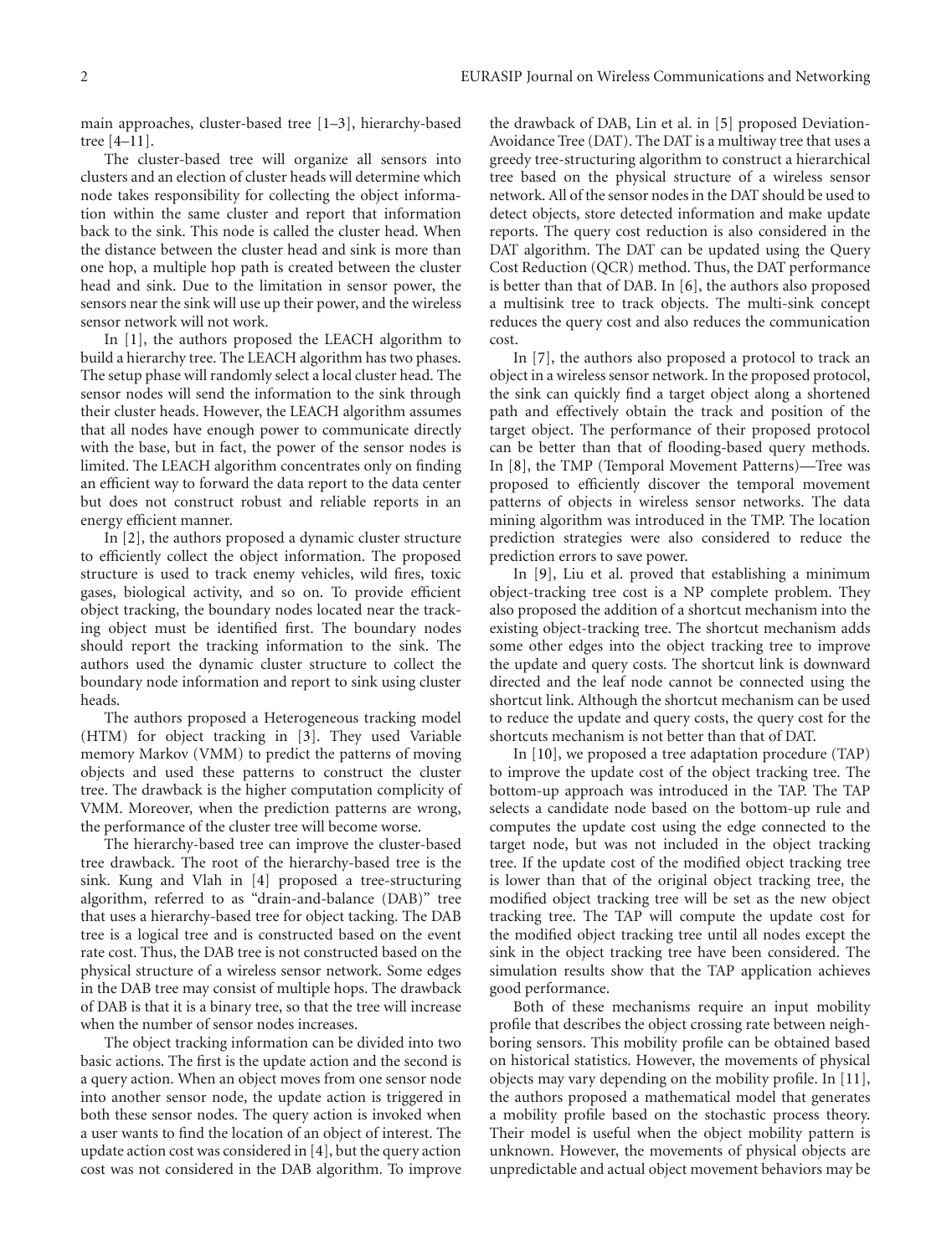

Figure 1: Voronoi Graph and Object Movement Model.

very different from the mobility profile. The object tracking performance may be worse when the mobility profile is not correct.

#### **3. System Architecture**

*3.1. Problem Statement.* When the deployment region is fully covering the sensing field area, the sensing area of each sensor node can be modeled using a Voronoi graph [12], as depicted in Figure 1(a). In the Voronoi graph, when node *i* and node *j* share a common border in the Voronoi graph, these nodes are called neighbors, and a link can be connected between the neighbors. Thus, a graph *G(V,E)* can be obtained as the Figure 1(b), where *V* is the set of wireless sensor nodes and link  $e(i, j) \in E$  for all  $i, j \in V$  if  $i$  and  $j$  are neighbors.

When an object moves in the sensing range of a node, an arrival message is reported by the sensor node. Similarly, a departure message should also be reported by the sensor node, when an object moves out of a sensor node's sensing range. The arrival message and departure message are involved in the updated message. Thus, when an object moves between the neighbor nodes *i* and *j*, these neighboring nodes should report the updated messages to the sink. We call this the event rate, which is the sum of the departure rate from the node i to node j, and the arrival rate from the node *j* to node *i*. The event rate of the link *e*(*i*, *j*), is denoted as  $w(i, j)$ . As shown in Figure 1(a), the departure rate from nodes B to C is 4, and the arrival rate from nodes C to B is 5. The event rate between nodes B and C is 9.

According to the definition in [5], the root of the object tracking tree is the sink, and all the intermediate nodes and leave nodes have the ability to track object. The intermediate nodes also have to store a detected object set, and to forward the updated reports. According to the aggregation model proposed in DAB, when an object moves from a sensor node to its neighbor's sensor node, the update messages will be forward to the lowest common ancestor of these two sensor nodes.

These researches proposed in [4–11] require an input mobility profile that describes the object crossing rate between the neighbor sensor nodes. Most of these mobility profiles are obtained based on historical statistics, such as the city mobility model. But the movements of physical objects are unpredictable, and the real object movement behaviors may not match the mobility profile. The performance of object tracking may be worse due to these differences. For example, an assumptive object movement model is shown in Figure 1(a), and the DAT can be constructed based on the Figure 1(b), and is shown in the Figure 2(a). Suppose that the event rates of  $w(A,B)$ ,  $w(A,H)$ ,  $w(A,J)$ , and  $w(B,J)$  different between the Figure  $1(b)$  and Figure  $2(a)$ , the updated cost of the original DAT is increased from 418 to 468. However, suppose the object tracking can be reconstructed using DAT, as shown in Figure 2(b), the updated cost can be improved from 468 to 452. Thus, a dynamic adaptive mechanism for object-tracking tree can improve the performance of objecttracking tree.

*3.2. Message-Tree Adaptive Procedure.* From the discussion in previous section, we know that a dynamic adaptive mechanism for object-tracking tree can improve the performance of object-tracking tree. In this section, we propose the Message-Tree Adaptive (MTA) procedure. The basic concept of the MTA procedure is that when the sensor node finds the real object movement behaviors not matching the mobility profile, the sensor node should perform the MTA procedure. Thus, each sensor node should store the event rate of each link, and has the predefined event rate of each link. When the actual event rate and the predefine event rate are not match, the MTA procedure will be triggered. As shown in the Figure 2(a), the actual event rate of  $w(A,H)$  is 17, and the predefine event rate  $w(A,H)$  is 9. Thus, the MTA procedure will be triggered in nodes A and H.

When the MTA procedure is triggered, these nodes should send the adaptive message to the sink along the object tracking tree. The adaptive message will contain the each link's actual event rate in the sensor node. As shown in Figure 3(a), the nodes A, B, H and J will send the adaptive messages to the sink, node C, along the object tracking tree. When the sink receives the adaptive messages, it will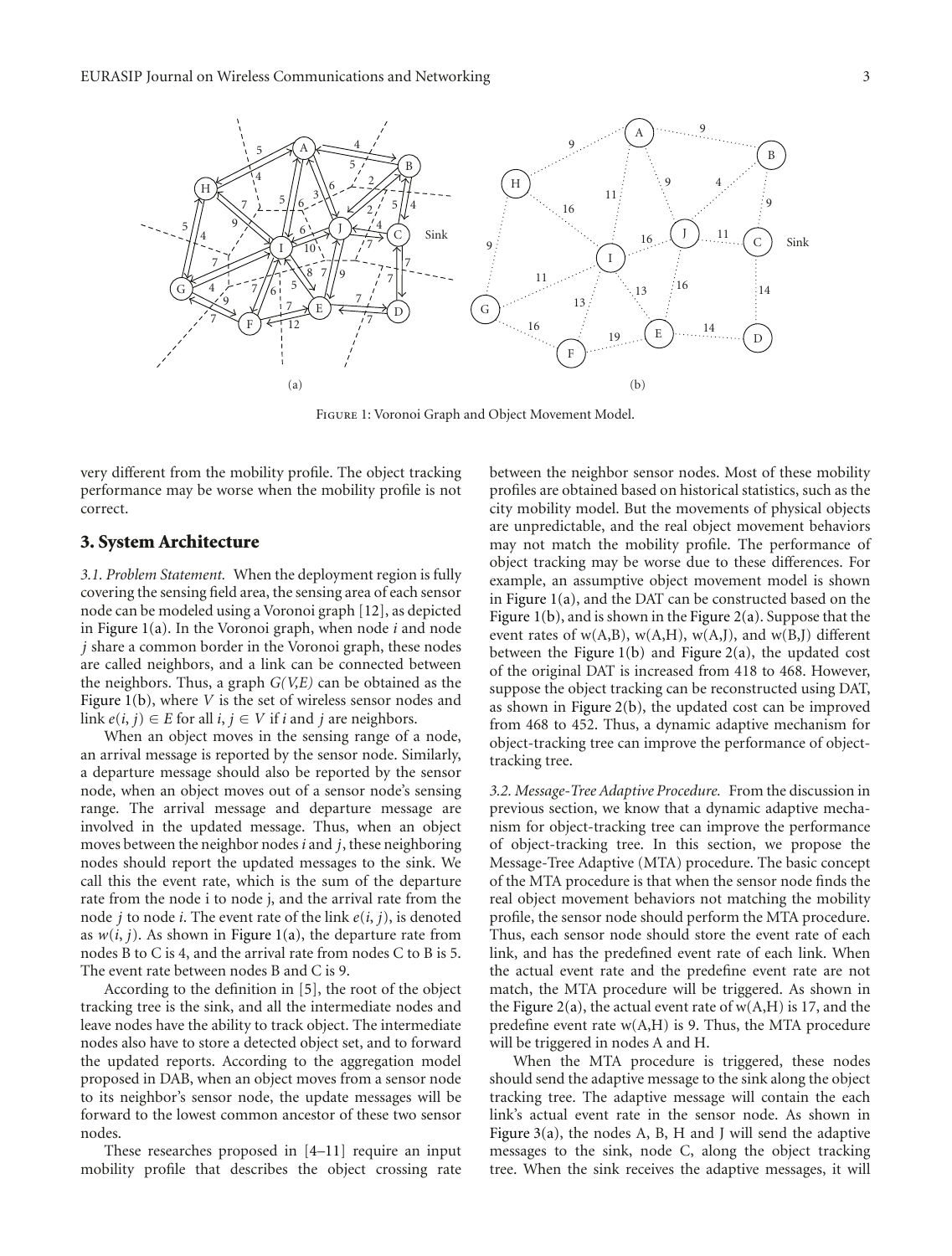

FIGURE 2: An example of object tracking tree.



Figure 3: An example of MTA procedure.

need to send the collection message to all the intermediate nodes in the object tracking tree to get the each link's actual event rate in the wireless sensor network. As shown in Figure 3(b), the sink first sends the collection message to all the intermediate nodes B, E, I, and J. When the intermediate node receives the collection message, the intermediate nodes will report their aggregation messages to the sink. As shown in Figure 3(c), the intermediate nodes B, E, I, and J send their aggregation messages to the sink along the object tracking tree.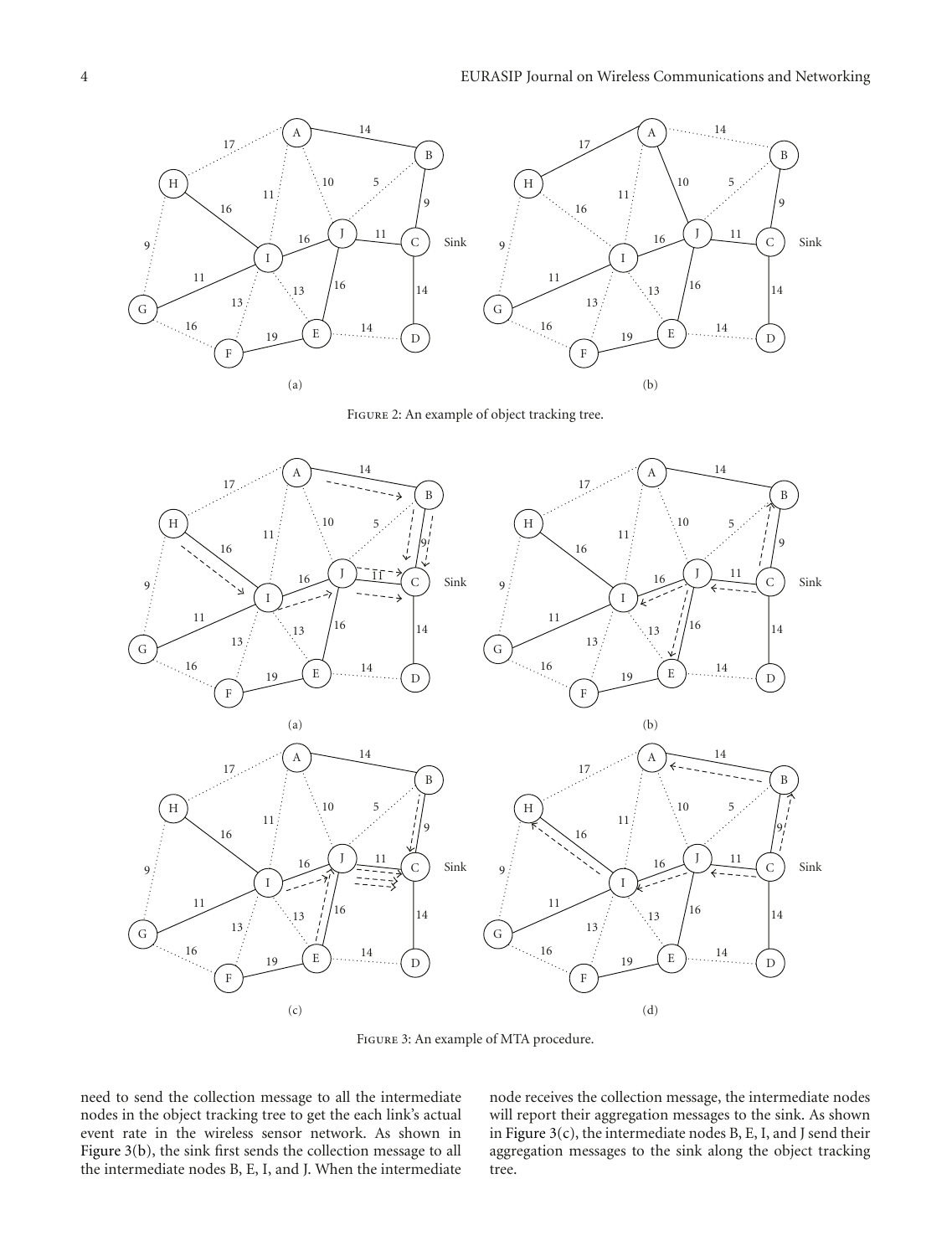When the sink has the actual event rates in the wireless sensor network, the sink will reconstruct the object tracking tree based on the actual event rates. The object tracking tree can be reconstructed by DAT [5] or TAP [10]. Finally, the sink should announce the nodes which are changed in the new object tracking tree. As shown in Figure 3(d), the sink should send the announced messages to the nodes A, B, H, I, and J. The reconstructed object tracking tree is shown in the Figure 2(b).

It is obvious that the MTA procedure cost is very high, and should be measured. We introduce the adaptation cost to measure the overhead of the MTA procedure. The adaptation cost can be divided into three parts. The first one is the number of the adaptive messages, the second part is the number of collection and report messages, and the last one is the number of announce message. The adaptive s is sent from the sensor nodes, which need to perform the MTA procedure, to the sink. The number of the adaptive message of node I, denoted by Report (I), is the hub counts between node I, and the sink. As shown in Figure 3(a), the nodes A, B, H, and J will send the adaptive messages to the sink, and the number of the adaptive message is 7.

The collection messages are sent from the sink to the intermediate nodes, and the report messages are sent from the intermediate node to the sink. The number of the collection messages and report message of node I, denot by Collection(I), is two times the hub counts between node I and the sink. As shown in Figures  $3(b)$ , and  $3(c)$ , the sink first sends the collection message to all the intermediate nodes B, E, I and J, and the intermediate nodes B, E, I and J sends their aggregation messages to the sink. Thus, the number of the collection message and report messages is 10. The Announce(I) can be used to denoted the hub counts between the node I and the sink, when the sink send the announce message to the node I. As shown in Figure 3(d), the sink send the announce messages to the nodes A, B, H, I and J, and the number of announce message is 7. Therefore, the adaptation cost can be defined as follows:

Adaptation cost = 
$$
\sum_{i \in S_R}
$$
 Report  $(i) + \sum_{i \in S_C}$  Collection  $(i)$   
+  $\sum_{i \in S_A}$  Announce  $(i)$ ,  $i \in N$ , (1)

where *S<sub>R</sub>* represents the set of the sensor nodes which should send the adaptive message,  $S_C$  is the set of sensor nodes which receives the collection messages sent from the sink or the subroot, and *SA* denotes the set of sensor nodes that need to change after the MTA procedure.

It is obvious that the adaptation cost is very high. Thus, suppose the difference between the actual event rate and the predefined event rate is very small. The MTA procedure will then be not necessary to perform. The ratio of change is introduced to decide when the MTA procedure should be performed. The ratio of change is defined as follows:

ratio of change = 
$$
\frac{\text{new even rate} - \text{original event rate}}{\text{original event rate}}.
$$
 (2)



Figure 4: Flow chart of MTA procedure on sink.

The minimal original event rate should be 1. We can define a threshold value *θ*. When the link's ratio of change exceeds  $\theta$ , the sensor node will perform the MTA procedure. Otherwise, the MTA procedure will not be performed. The detailed MTA procedure flowchart is shown in Figure 4.

#### **4. Simulation Results**

We implement a simulator to evaluate the performance of the Message-Tree Adaptive procedure on a sensing field of  $256 \times 256$ . The number of deployed sensors varied from 100 to 1000, which are randomly and uniformly deployed in the sensing field. The mobility profiles are generated based on the city mobility model in [4]. To ensure that the mobility profile was statistically significant, the object made 200,000 moves in each mobility profile. Each simulation ran 100 mobility profiles to ensure stable results.

In this paper, the object tracking tree is constructed and reconstructed using the DAT algorithm. We compare the performance of the object tracking tree when the MTA procedure is performed with that of the object tracking tree when the MTA procedure is not performed. The range of the threshold value  $\theta$  is from 5% to 95%. We randomly selected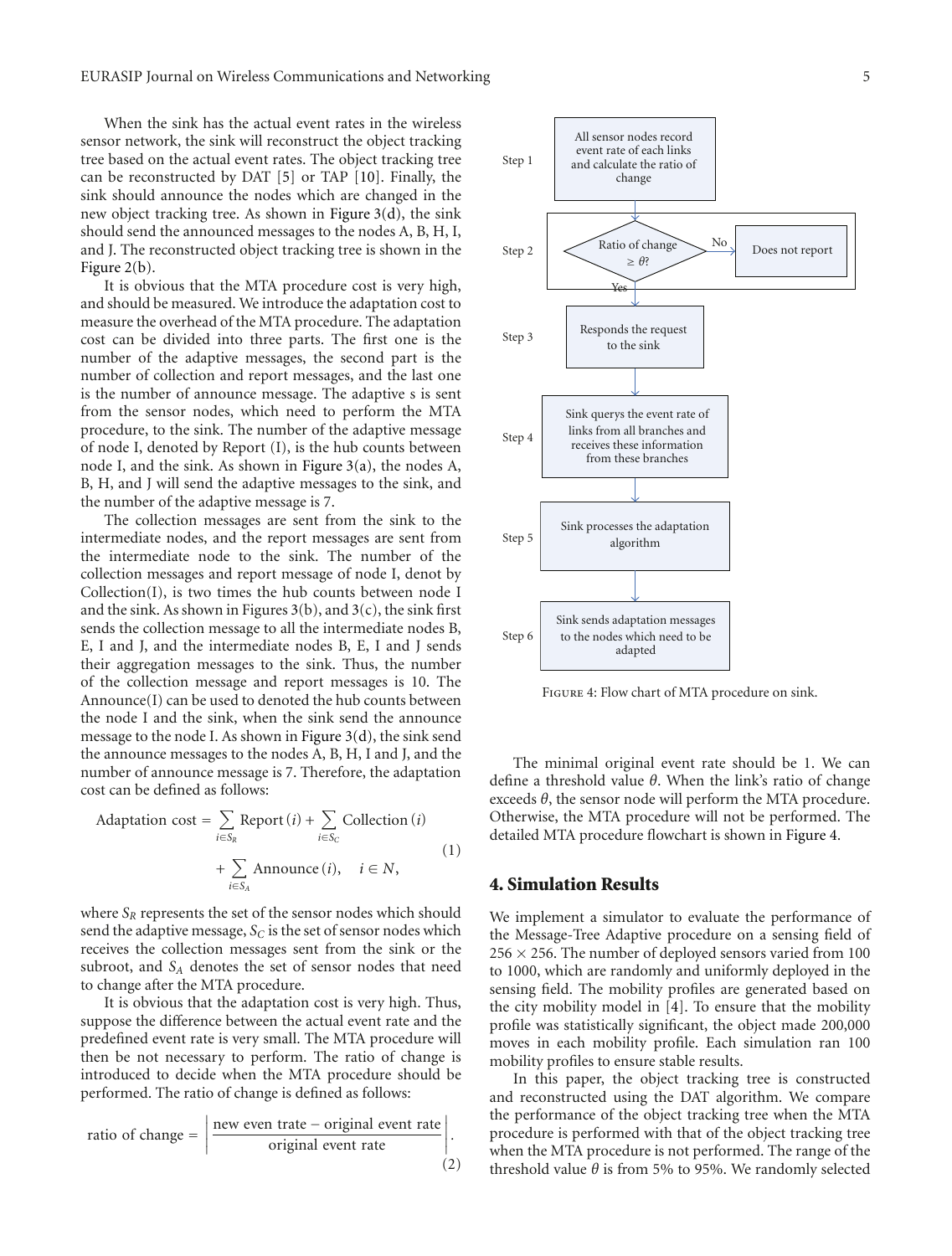

FIGURE 5: The average update cost (1-100 links).



Figure 6: The Average Adaptation Cost using MTA Procedure (1– 100 links).

some links to randomly set its new event rate. The average updated cost is defined in [5], and the average adaptation cost are considered in this study.

In the figures and tables, the results denoted without MTA are the results of the original object tracking tree affected by the changed mobility profile. The results denoted by MTA are the results of the MTA procedure running. In the Figures 5, 6, 7 and 8, the number of change links event rate is from 1 to 100. The *θ*s is 20%, and the number of sensor node is 1000. First, as shown in Figure 5, we observe the advantage of using MTA procedure to significant reduce the update cost. The Figure 6 shows that the adaptation cost of the MTA procedure is slightly increased when the number of modify link increased. In Figure 7, we observe the improved percentage is decreased when the number of modify link is more than 6. From the Figure 8, we can find that the total overhead (average update cost + average adaptation cost) is still lower than the average update cost without using the MTA procedure.



Figure 7: The Improvement Percentage using MTA Procedure (1– 100 links).



FIGURE 8: The total average overhead (1-100 links).

In Figures 9, 10 and 11 and Table 1, show performance at different *θ* and different MTA procedures. We randomly selected 20 links to change its event rate. The number of sensor nodes is 1000. From Figure 9 and Table 1, when the *θ* is increased, the improvement percentage for the update cost is slightly increased. This is because when the *θ* increases, the number of times the MTA procedure is triggered decreases and the average update cost will increase. In Figure 10, we observe that when  $\theta$  is increased the average adaptation cost is slightly decreased. It is also because that the number of times the MTA procedure is triggered decreases when *θ* increases.

In Figure 11, we analyze the message ratio for the adaptation cost. We found that when *θ* increases, the number of adaptive messages decreases. This is because when *θ* increases, the number of sensor nodes that need to send adaptive messages decreases. The number of announcement messages does not change too greatly. It is obvious that the most overhead for the adaptation cost come from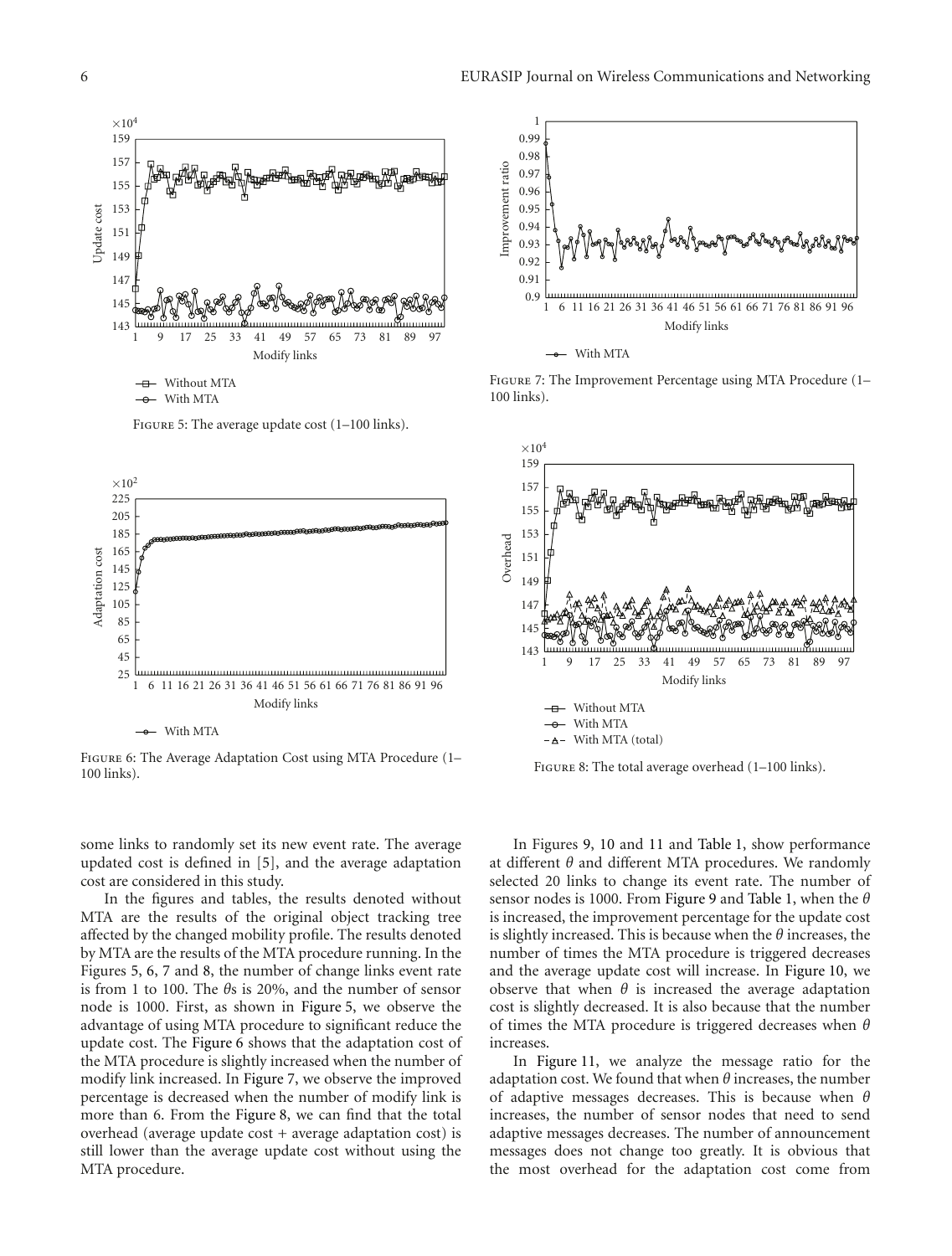

Figure 9: The average update cost.



With MTA

Figure 10: The average adaptation cost using MTA procedure.



Figure 11: The adaptation cost analysis.

TABLE 1: The Improvement Percentage using MTA Procedure.

| Threshold | with MTA on sink |
|-----------|------------------|
| 5%        | 0.985587         |
| 10%       | 0.985587         |
| 15%       | 0.985587         |
| 20%       | 0.985587         |
| 25%       | 0.985587         |
| 30%       | 0.985587         |
| 35%       | 0.985587         |
| 40%       | 0.985587         |
| 45%       | 0.985587         |
| 50%       | 0.985587         |
| 55%       | 0.985587         |
| 60%       | 0.985587         |
| 65%       | 0.985587         |
| 70%       | 0.985587         |
| 75%       | 0.985587         |
| 80%       | 0.985587         |
| 85%       | 0.985587         |
| 90%       | 0.985602         |
| 95%       | 0.985602         |

the collection and report messages. With the aggregation procedure in the sub root, the adaptation cost can be greatly improved using the Subroot Message-Tree Adaptive procedure.

From these results, we can see that the MTA procedure can significantly improve the update cost when the actual mobility model is very different from the mobility profile.

## **5. Conclusion**

Most object tracking is constructed based on a predefined mobility profile. When the actual object movement behaviors do not match the predefined mobility profiles, the object tracking tree performance will become worse. This paper proposed a Message-Tree Adaptive (MTA) procedure to improve the object tracking tree structure when the predefined mobility profiles do not match the actual object movement behaviors. From the simulation results, the performance of the object tracking tree can be significantly improved using the MTA procedure. Moreover, the adaptation cost is also considered in the paper. From the simulation results, the adaptation cost is high when the MTA procedure is performed. In the near future, we will propose new strategy to improve the adaptation cost.

#### **Acknowledgment**

This paper was supported by the National Science Council of Taiwan, under Grants NSC95-2221-E-216-039, NSC96- 2221-E-216-010, and NSC97-2221-E- 259-036.